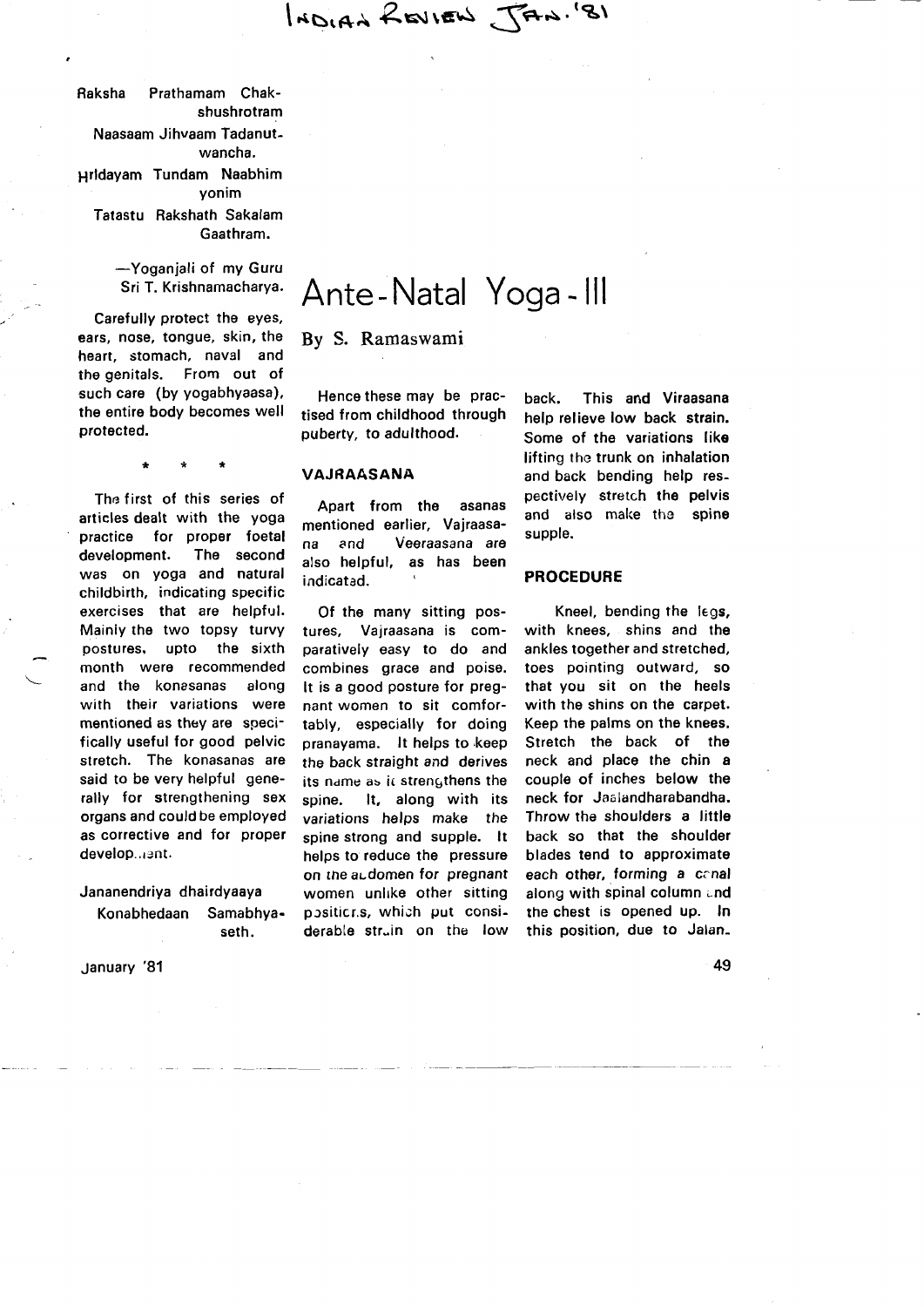dharabandha, a good stretch is obtained way down the spine and is said to activate Apaana force which has to be quite strong for natural childbirth.

This Vajraasana or spine posture is believed to be perfected by sage Dadichi, whose spine became the deadly weapon in the hands of the Devas.

A few movements or vinyaasas as back bending and raising the trunk(the kneeling position) will also be helpful. However, forward bending will have to be avoided. Viraasana is a bit more complicated and has been explained in an earlier issue. These asanas also help improve vascularity of the lower extrimities, lumbo sacral region and the pelvic organs.

Apart from these Nathamuni also suggests Bharadwajasana. It has also been explained in an earlier issue. This gives a spinal twist, without pressure on the abdomen. Bharadwaajasana also is helpful in expanding the chest and with that the spine gets a complete exercise. Natharnuni suggests doing these asanas regularly duting pregnancy to facilitate natural childbirth.

Danda Padma Bharadwaaja Vira Vajra Samanithu.

Aasanaani Sadaa Kuryuhu Sudhirga Rechapurakaihi.

It could be observed that these asanas are to be performed with long and smooth inhalation and exhalation. As per the system of my Acharya, asanas are to be done with vinyaasas and coordinated long, smooth inhalations and exhalations. This tradition is handed down from Patanjali.

## SOME DONTS

Generally women who have been doing asanas may continue to practice yoga during pregnancy, except forward bending exercises and certain kriyas like Kapalabhathi. They should also refrain from doing Sirsa, Sarvanga and other more complicated topsy turvey postures after the sixth month. The food should be nourishing and they must create peaceful conditions at home. Moderate. carefully selected exercises as given above may be done for about half an hour per day to keep the body and mind fit to facilitate natural childbirth.

A few precautions are however necessary.

Vegena Dhaavanam, Naatyam Uchchaihi Goshanam Parithyajeth.

Garbhapatho Vikarascha Sisooya Anthaiva Samsayaha.

Running fast, dancing, shouting in a high pitch are to be avoided bythe pregnant. Especially these precautions are necessary for young primies, as these violent movements may lead to abortion, or otherwise harm the foetes such as cord around the neck, placental separation etc., and even stillbirth. lt is also necessary to take particular care to maintain harmony with the husband. (Patipriya).

ln case of disturbance in sleep during pregnancy, which condition is quite common, it is suggested that the expectant mother should regulary practice U jjayi Praanaayama, sitting in Padmaasana.

Yadi Nidraa Vibhangavyaath, Ujjayi Abhyaseth Sadaa.

There are many variations in the practice of Ujjayi and here the simplest, viz., Anuloma Ujjayi is explained for practice by Garbhini.

Sit in any asana, preferably Padmaasana. There should be chinlock-Jalandharabandha-stretching in the process

The Indian Review

50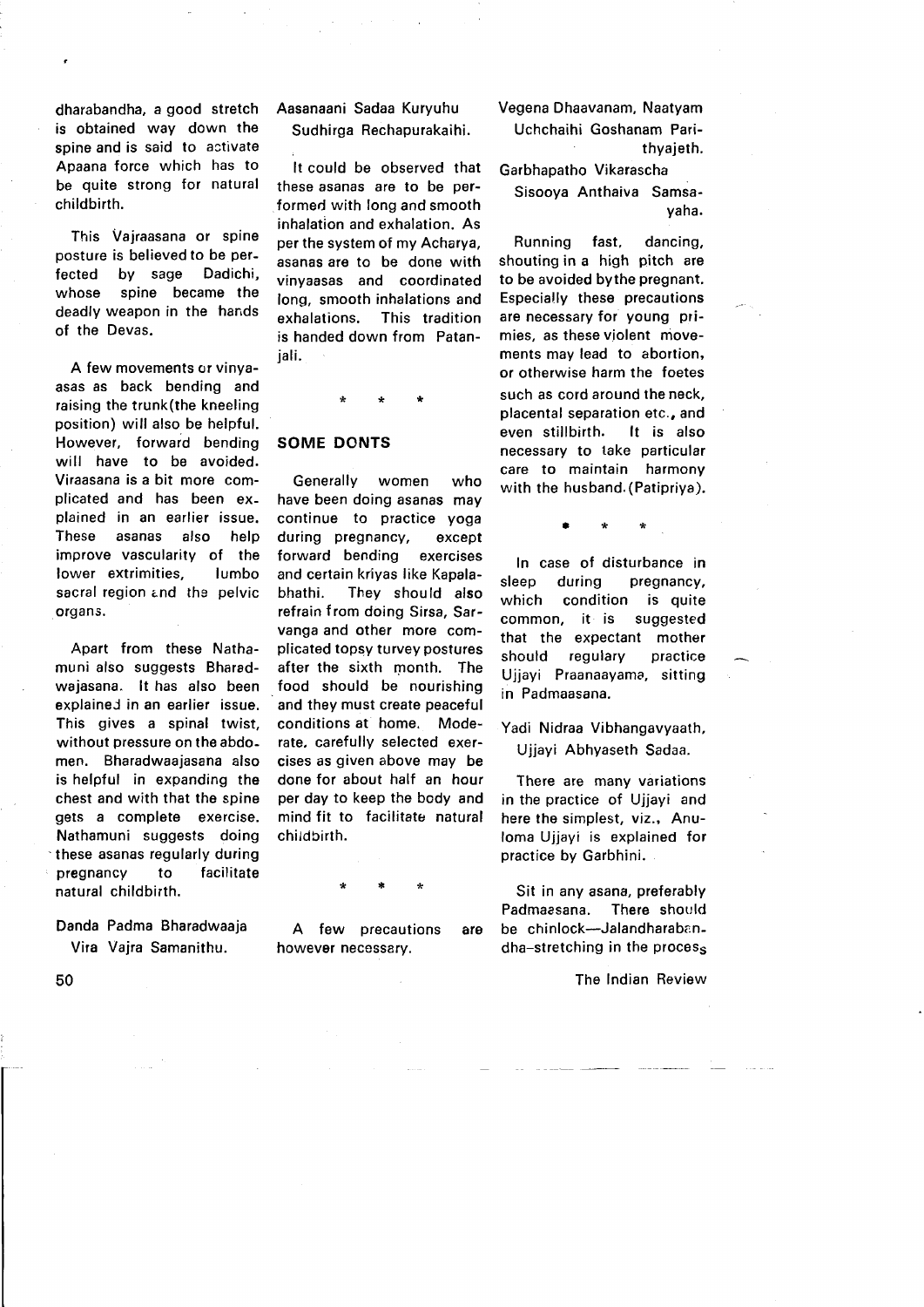the spine. Both the arms should be stretched with the palms kept on the knees. The palms should be open and the fingers kept together. The elbows should not be bent.

Breathe in slowly and evenly-the breath being drawn in through both the nostrils, but with a rubbing sensation in the 'throat and making a hissing noise, due to partial closing of the glottis. The breathing sensation (the vibration) however, if done properly will be felt as down below. as the diaphragm.

## EXALE SLOWLY

I l.  $\mathbb{R}$  .  $\mathbb{R}_{+}$  ( F'r "' ^ F.  $\sum_{i=1}^N\mathbb{E}_i\mathbb{E}_i$  $r_{\rm th}$ T t. I I. I I : ;,  $\leq$ 

> The breath may be held for a few seconds (Mitha kumbhaka) or may be dispensed with, if, difficult. The breath holding is done by constricting the throat, and not by closing the nostrils as is done in other Pranayama like Naadi Sodhana. The arms should continue to remain outstretched.

Right hand is now brought to the nose with the fingers in Mrigi Mudra {thumb and little fingers bent, and the other two fingers stretched) and the exhalation is , regulated, in the first round through the right nostril and in the second through the left nostril and so on alterna-

January '81

tively. The exhalation should be done as slowly and evenly as possible. After the exhalation is completed the right arm is brought back to its original position of being stretched with the palm on the kneecap.

## BANDHAS & KRIYAS

Now what about the Bandhas and Kriyas so closelY associated with Pranayama ? Among all the kriyas, the Satwic Kapalabhati Kriya is almost invariably done prior to any Pranayama to clear up the respiratory system. Further in all Pranayamas they are usually done with the Mula and Uddiyana Bandhas during Bahya Kumbhaka and Jalandhara Bandha is maintained throuqh wherever applicable. However as could be inferred Kapaalabhati and the two Bandhas, Uddiyaana and Moola Bandha should not be practised by Garbhini.

Kapaala Bhaati Bhastraabhyaam Vinaa Praanaayama Mathaha Noddiyaanaka Moolaakyan

Bandhan Taasaamhi Sammathan.'

Praanaayama should be practised without kapaalabhaati or Bhastrika. It should also not be interspersed wifh Moola bandha and Uddiyana bandha.

However as has been mentioned Jaalantarabandha should be maintained as is helpful in Apana vaayu's control.

\*\*\*

After the fifth month garbhini should practice Praanayama very regularly. Two. Praanaayamas that are recommended are; Sitali and Naadi Sodhona Sitali is said to have a cooling effect on the system and Naadi sodhana removes toxins from the various Naadis. This is very important Praanayama as according to my Acharya, as found in his Yoganjali, Nadis are the breedihg ground for all disease and Naadi sodhana pranayama pu rif ies the various Naadis. These Pranaayamas have been described in earlier issue of Indian Review.

#### AVOID GOSSIP

Avoid all gossip and purposeless small talk (vyartha samvaada), delusion and be careful not to let the mind go tickle (chanchala) by letting too niany external influences. Daily Puja or prayer (Paraabhakthi) according to tradition and respect to the Acharya would help a long way in maintaining mental equipoise for an expectant mother.